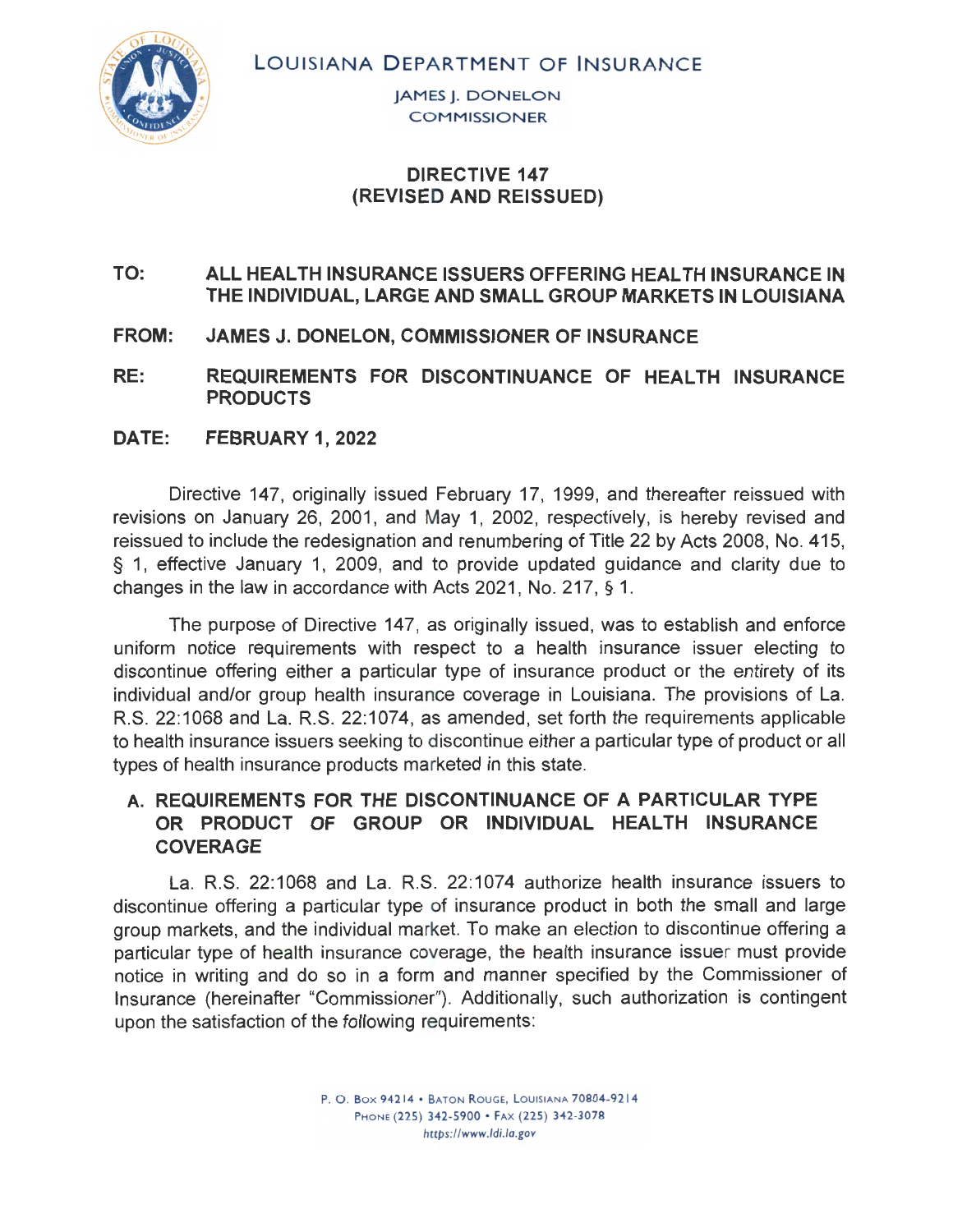Directive 147 (REVISED & REISSUED) February 1, 2022 Page 2 of 6

- 1. A health insurance issuer is required to provide notice to each plan sponsor or individual regarding a particular product in a particular market (and to all participants, covered individuals and beneficiaries covered under such coverage) of the discontinuation at least ninety calendar days before the date the coverage will be discontinued. When discontinuing a particular type of health insurance product, the health insurance issuer shall provide notice to each individual, participant, and beneficiary covered under the health insurance coverage being discontinued. In accordance with La. R.S. 22:1068 and La. R.S. 22:1074, such notice shall be provided at least ninety days prior to the date of non-renewal. The ninety-day period following notification of discontinuance does not begin until a complete and accurate disclosure of all remaining types of group health insurance coverage available to the small or large employer or individual has been provided. For each small or large employer plan sponsor provided coverage, the health insurance issuer shall include the following in the notice:
	- a. The type of coverage being discontinued; and
	- b. The option to purchase any of the products currently being offered in such market pursuant to La. R.S. 22:1068 and La. R.S. 22:1074.
- 2. The health insurance issuer must offer to each plan sponsor or individual regarding a particular product, on a guaranteed availability basis, the option to purchase all (or any, in the case of the large group market) other health insurance coverage currently being offered by the health insurance issuer to a group health plan or individual health insurance coverage in that market. Please note that excepted benefits, as defined under La. R.S. 22:1061, are not a type of health insurance coverage that can be offered to meet the statutory requirements. If no other type of health insurance coverage is available to an individual or plan sponsor, the health insurance issuer shall follow the requirements to discontinue offering all health insurance coverage being marketed in the state, as set forth in Section B of this directive.
- 3. In exercising the option to discontinue coverage of a type of individual or group health insurance, the health insurance issuer shall act uniformly without regard to the claims experience of those individuals and sponsors or any health statusrelated factor relating to any covered individuals, participants, or peneficiaries covered or new participants or beneficiaries who may become eligible for such coverage.

Prior to providing notices to covered plan sponsors and individuals, the health insurance issuer shall submit to the Cornmissioner SERFF filings as required by La. R.S.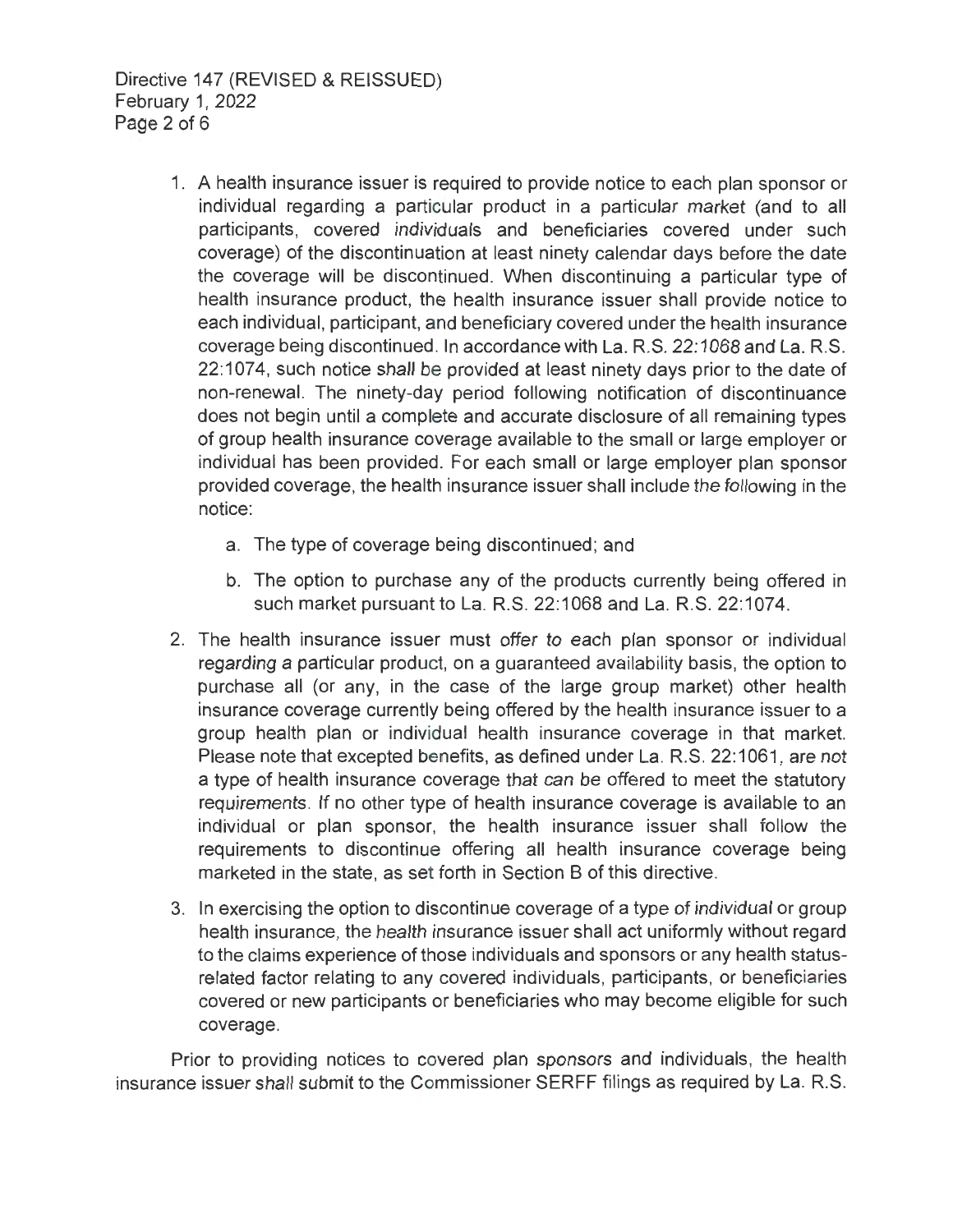Directive 147 (REVISED & REISSUED) February 1, 2022 Page 3 of 6

22:1068 and La. R.S. 22:1074. For guidance related to these filings, please see Directive 205.

Health insurance issuers should be mindful that the policy of any individual or plan sponsor whose health coverage is not subject to annual renewal or renegotiation until after the minimum ninety-day notice period must continue in force until the date upon which the contracted period of coverage ends. To assure that the full ninety-day notice period is provided, health insurance issuers must extend coverage where necessary, and non-renew only after the requisite notice has been provided. Pursuant to La. R.S. 22: 1068 and La. R.S. 22:1074, existing insurance contracts can only be non-renewed upon the expiration of the stated period of coverage. Similarly, existing blocks of business in a product discontinuation situation can only be discontinued by non-renewing coverage as its specific term expires.

# **B. REQUIREMENTS FOR THE DISCONTINUANCE OF ALL INDIVIDUAL AND/OR GROUP HEAL TH INSURANCE COVERAGE**

La. R.S. 22:1068 and La. R.S. 22:1074 allow health insurance issuers to discontinue offering new coverage and to non-renew all health insurance coverage in the individual, small or large group markets, or all markets. Please be mindful that all health insurance issued or delivered for issuance in the state in the affected market or markets must be discontinued and non-renewed. Pursuant to La. R.S. 22: 1068 and La. R.S. 22:1074, the following statutory requirements must be satisfied:

- 1. Prior to providing notices to covered plan sponsors, participants, beneficiaries and individuals, the health insurance issuer shall submit written notice to the Commissioner of such discontinuation that includes, at a minimum, the following information:
	- a. Copies of all proposed notices.
	- b. The market or markets in which the health insurance issuer is discontinuing all coverage in this state.
	- c. A specimen copy of each type of health insurance product to be discontinued along with evidence of the Commissioner's approval of the related policy forms.
	- d. The total number of individuals and/or plan sponsors that will be affected by the election to discontinue offering health insurance coverage.
	- e. The total number of covered lives that will be affected by the election to discontinue offering health insurance coverage.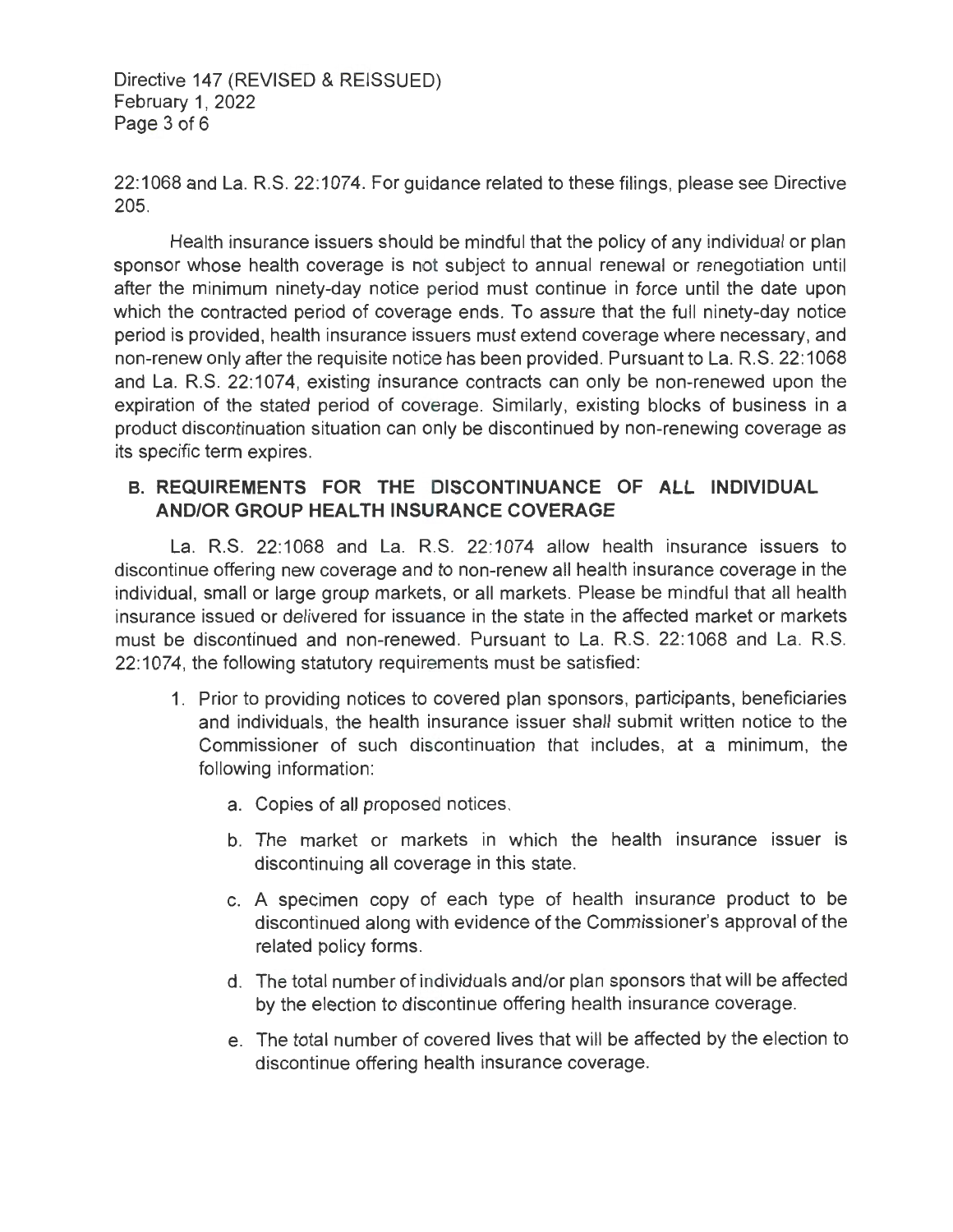- f. A listing that identifies each plan sponsor whose coverage will not be renewed and the date on which coverage shall terminate.
- g. The name, address, telephone number, and other identifying information may be needed to contact the health insurance issuer by the Commissioner or his representative regarding the discontinuation and plan sponsors affected by the decision.
- h. Written acknowledgment that the health insurance issuer may not issue any coverage in the affected market or markets of this state during the five-year period beginning on the date the last health insurance coverage is non-renewed.
- 2. When a health insurance issuer elects to discontinue offering both new and renewal coverage, all health insurance coverage issued or delivered for issuance in this state in the affected market or markets shall be discontinued and shall not be renewed. Any individual and/or plan sponsor whose coverage would have annually renewed or been subject to renegotiation prior to the end of the minimum 180-day notice period shall be extended to assure the individual and/or plan sponsor is provided with such minimum notice period in order to obtain replacement coverage. Any individual and/or plan sponsor whose coverage is not subject to renewal or renegotiation until after the minimum 180-day notice period shall continue in force until the original termination date or date upon which the contracted period of coverage ends. Existing contracts of insurance can only be non-renewed prior to expiration of the stated period of coverage, as provided for under La. R.S. 22: 1068 and La. R.S. 22:1074. Existing blocks of business in a market exit situation can only be discontinued by non-renewing coverage as its specific term expires.
- 3. Pursuant to La. R.S. 22:1068 and La. R.S. 22:1074, the health insurance issuer shall provide a written notice to each individual and/or plan sponsor of the health insurance issuer's decision to discontinue offering coverage in the affected market or markets at least 180 days prior to the date of discontinuation of such coverage. The health insurance issuer shall provide notice to each insured individual, participant, and beneficiary whose coverage is being discontinued at least 180 days prior to the date of the discontinuation of such individual and/or group coverage.

Pursuant to the Patient Protection and Affordable Care Act found at 42 U.S.C § 300gg-2 as well as the Public Health Service Act found at 45 CFR 147.106, health insurance issuers that cease offering new coverage in a particular market may not issue coverage in the applicable market (or markets) and in the State of Louisiana during the five-year period, beginning on the date of discontinuation of the last coverage not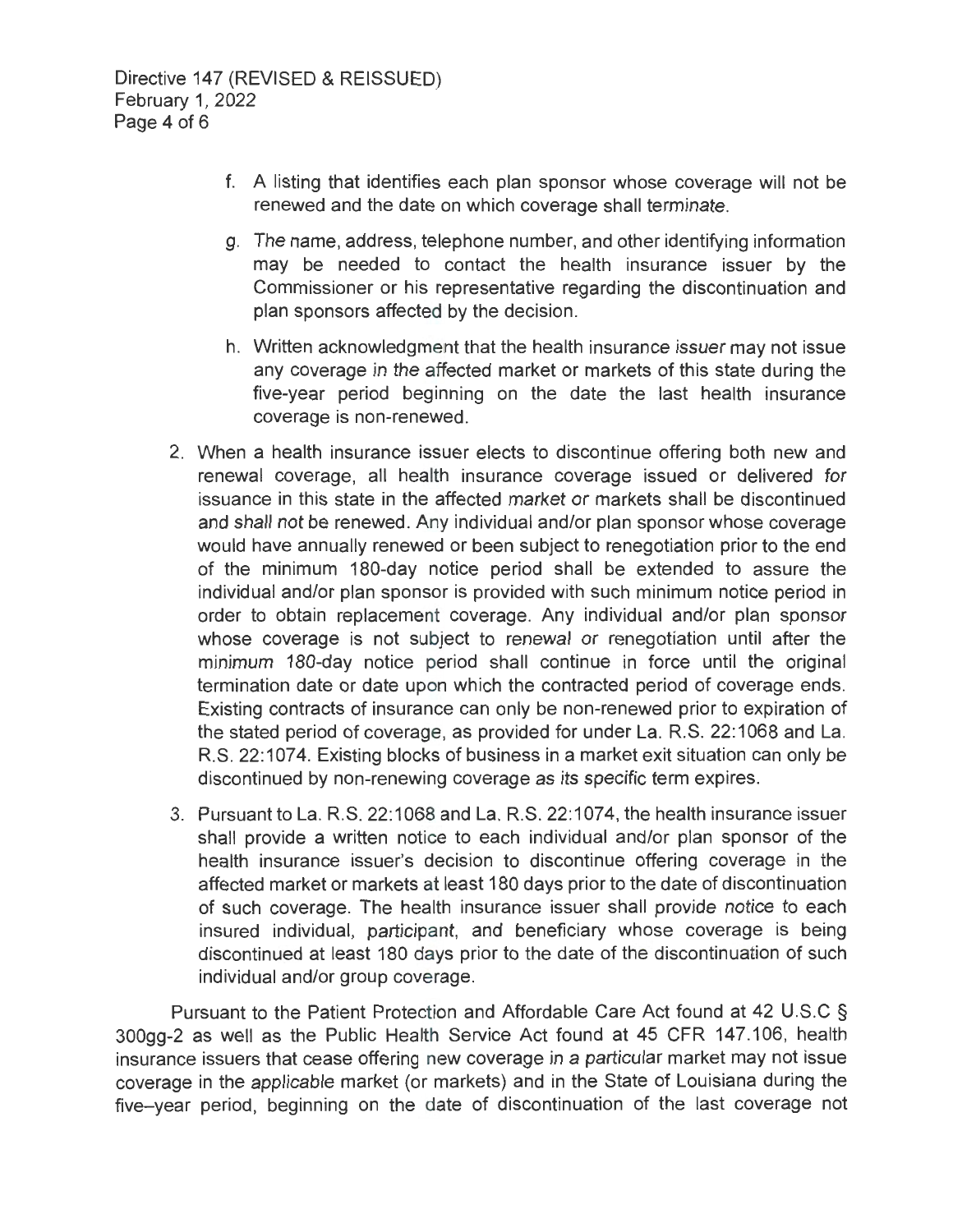Directive 147 (REVISED & REISSUED) February 1, 2022 Page 5 of 6

renewed. As explained in the Department of Health and Human Services Program Memorandum, Transmittal No. 02-01, to the extent that a health insurance issuer continues to renew coverage, the five-year period does not begin to run.

## **C. REQUIREMENTS FOR MODIFICATION OF A HEAL TH INSURANCE PRODUCT**

La. R.S. 22:1068 and La. R.S. 22:1074 permit health insurance issuers to modify the health insurance coverage for a product offered to a group health plan in the small or large group market or, for a policy form offered to individuals in the individual market provided that the following requirements are met:

- 1. The modification must occur at the time of coverage renewal.
- 2. The modification must be applied on a uniform basis among all small or large employers covered by that group health plan in the small or large group market or all individuals with the same policy form in the individual market. Both the modification and the notice of modification must first be approved by the Commissioner in accordance with these requirements.
- 3. The health insurance issuer must notify each affected covered small or large employer and enrollee, or the affected individual of the modification of coverage of a particular product or modification of drug coverage no later than the sixtieth day before the date the modification is effective. The notice must be on the form approved by the Commissioner. The health insurance issuer must submit the modification of coverage of a particular product or modification of drug coverage and the notice of modification to the Commissioner for review and approval before any modification or notice of modification may be made. However, if the modification only affects drug coverage, the health insurance issuer does not need to first obtain the Commissioner's approval. Notwithstanding Subsection (C)(1) above, modification of drug coverage for any drug increasing over \$300.00 per prescription or refill with an increase in the wholesale acquisition cost of a least twenty-five percent in the prior 365 days may occur at any time provided that thirty-day notice of the modification of coverage is given. The thirty-day notice of the modification of coverage shall include information on the health insurance issuer's process for an enrollee's physician to request an exception form the health insurance issuer's modification of drug coverage for purposes of continuity of care of the patient.

#### **D. COMPLIANCE AND ENFORCEMENT**

Subject to the approval of the Commissioner, a health insurance issuer exercising its option to discontinue health coverage may arrange for the assumption of coverage by another health insurance issuer, thereby protecting the terms and conditions as originally issued. The health insurance issuer shall be prohibited from issuing any health insurance